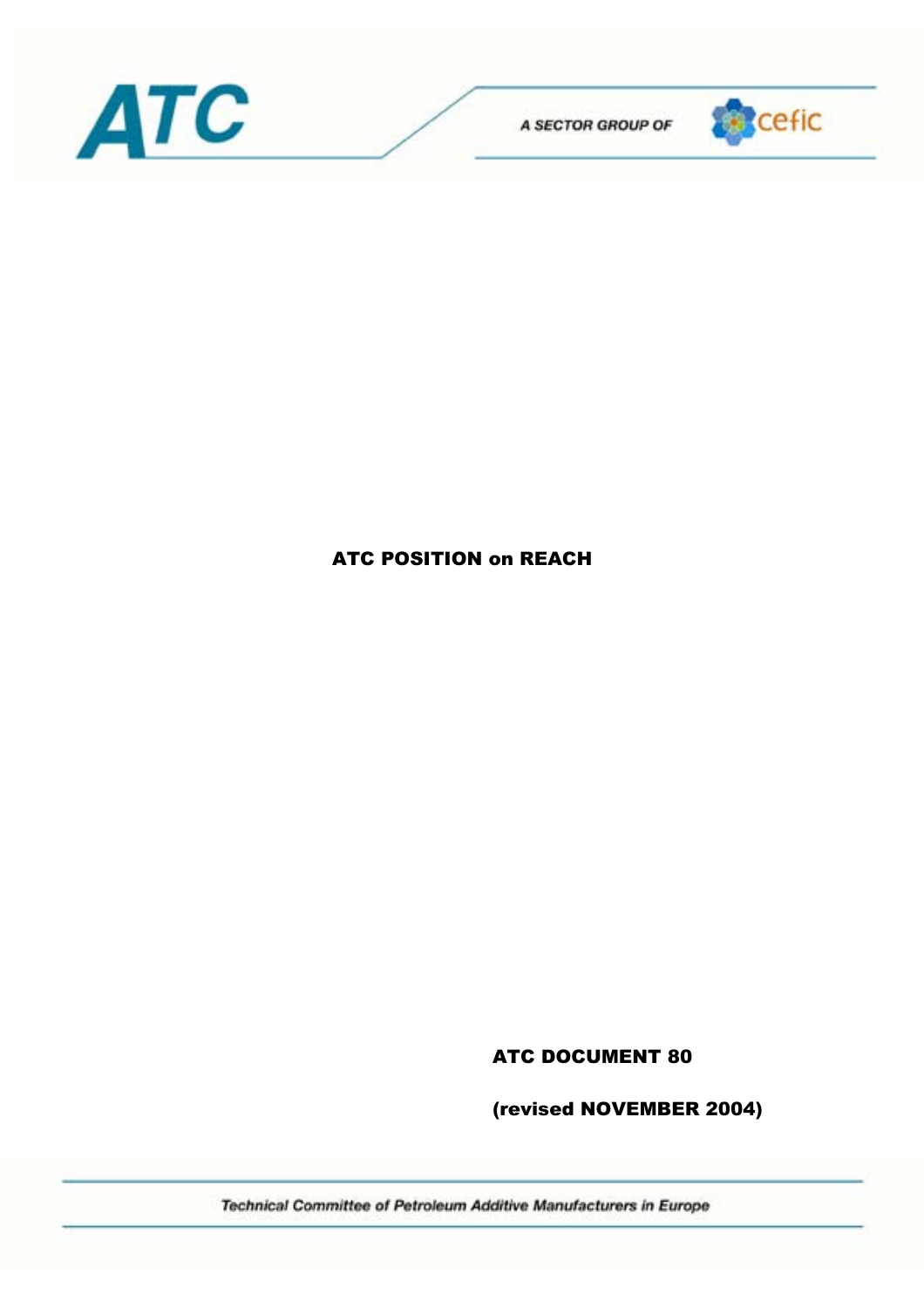# **ATC Position on REACH PREAMBLE**

#### Updated: November 2004

Following the publication of the proposed legislation for new Chemicals Regulations in Europe (REACH), the Additives Technical Committee (ATC) wishes to publicise it views regarding the overall impact of this programme. While several of our Member Companies are also members of CEFIC, the ATC Sector Group has developed specific views which highlight the more profound long term effects anticipated for our particular market sector.

REACH represents an aggressive forward-looking programme to manage all chemical substances equally on the European Market. Nonetheless, many of these same chemicals only circulate in commerce as integral parts of more complex and highly competitive chemical preparations, or formulations. What distinguishes one formulation from another competitive offering are the performance claims made (and proven) in the market. Details of the intrinsic chemical identities and proportions of those mixed substances are carefully guarded as they give away proprietary compositional information, but generally do not contribute to hazard characterisation or risk management.

Collectively, our membership represents those businesses that produce the vast majority of lubricant and fuel additive substances and concentrated preparations placed on the market in Europe today. In most cases, the substances present in these formulations are not by themselves placed upon the market today. This manufacturing/importer paradigm is extremely unlikely to change in the future due to the very proprietary nature of the lubricants industry in general.

Our very complex and extremely competitive chemical formulations are supplied to downstream users everywhere who prepare and market the finished lubricants and fuels that everyone must use on a daily basis. Our "stock in trade" rests with the continuing promise to deliver unique performance to the lubricants industry at large. Each supplier, in its own proprietary fashion, creates the formulations that fulfil this promise. The following position paper describes the specific problems facing the lubricant/fuel additive suppliers of Europe.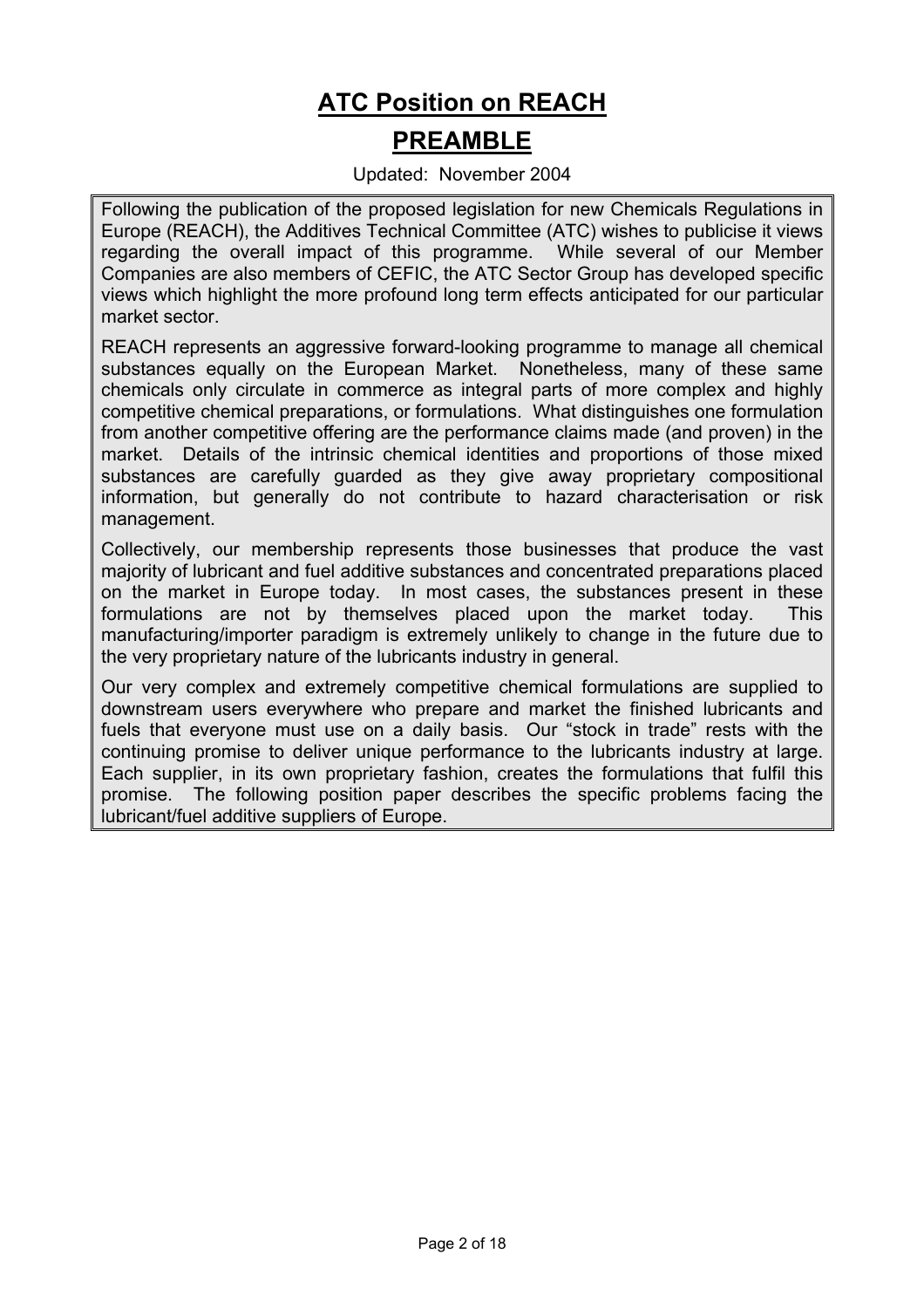# **Emerging EU Chemicals Control Legislation (the "White Paper" & REACH)**

# **ATC Position**

## **Executive Summary**

European manufacturers of lubricant and fuel additives design and develop highly specialised, proprietary additives that typically enter the market within complex chemical formulations targeting specific automotive, industrial, and heavy duty lubricating oil applications. Many of these products are deliberately designed to reduce the environmental impact of these finished lubricants and fuels. The creation, testing, and production of these chemical constituents require both a high level of applied research, technical skill and considerable investment capital. In the absence of industry's longterm ability to protect these internal resources, the apparatus of our modern society would stop.

Most petroleum additive companies are either small or medium sized enterprises (SMEs) or reflect the operational dynamics of SMEs on a slightly larger scale. On the basis of sheer volume, the Additives Technical Committee (ATC) represents those Petroleum Additives Producers in Europe who currently satisfy virtually the entire lubricant concentrate needs of the European market (and all non-EU lubricants markets as well). The ATC believes that the proposed REACH legislation will have its greatest impact on SMEs, especially those whose livelihoods depend upon the speciality chemicals industry sector. Therefore, petroleum additive producers and distributors will be amongst those most significantly and disproportionately affected by the proposed legislation.

The ATC supports the overarching aims and principles of REACH. However, we have a number of significant and continuing concerns about the details as the discussion draws down to draft EU regulation(s). Those implications of potential REACH legislation which are of greatest concern to petroleum additive manufacturers include:

- Loss of competitiveness resulting from the current and unnecessary disclosure of highly valued Intellectual Property and the anticipated further erosion of Intellectual Property Rights (IPR)
- Increasing and significantly disproportionate cost burdens on the SME-like additive companies who market formulations
- The potential loss of ability to formulate with many highly specialised and functionally essential additives because they are no longer cost effective
- The potential negative impact on existing downstream efforts to ensure a cleaner and healthier environment, which improved additives help to ensure
- The potential loss of additive industry skills, jobs and investment as companies are forced to either move outside the EU or transfer leading formulation technologies to more favourable market place environments.

ATC believes that a workable REACH programme and its sensible implementation is still achievable; however, the legislation must be more precisely tuned to ameliorate its potentially disproportionate impact on SME-like additive suppliers of formulations. ATC considers that the principal adverse consequences anticipated for the petroleum additives industry can be minimised by taking the following considerations into full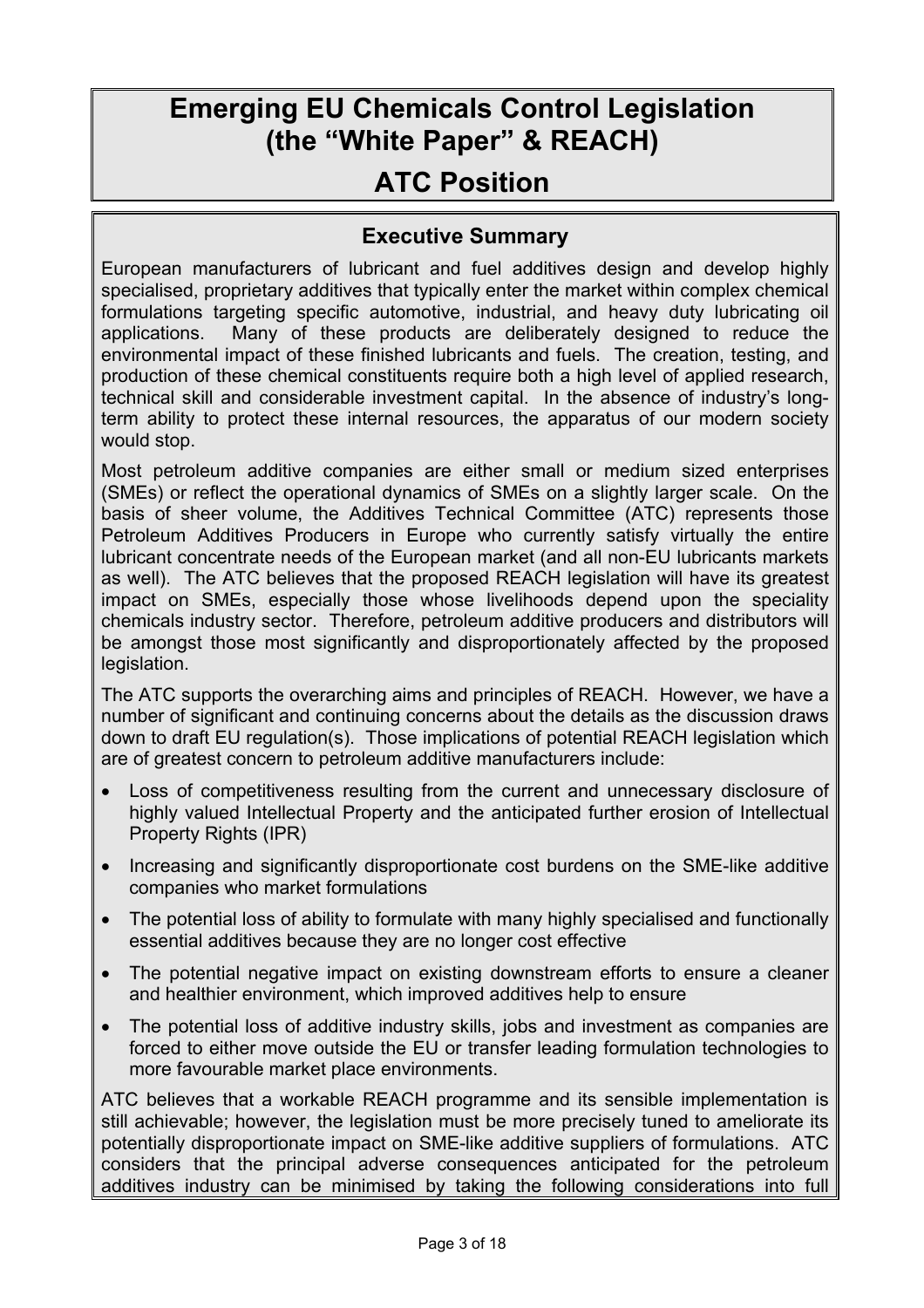#### account:

- Ensuring that our commercially sensitive capital intensive Intellectual Property is not directly or inadvertently forfeit by disclosure e.g. in SDSs and labelscontaining
- Restricting information demands to only those which are truly essential for a proper hazard and risk assessment and subsequent development of meaningful risk managements practices
- Enabling maximum use of all existing data and other available information on individual chemicals and chemical groups, applying globally accepted principals of "read-across" in the process
- Encouraging the voluntary formation of consortia to maximise the value of existing data while minimising testing costs; developing a related voluntary pre-registration scheme as per the CEFIC Thought Starter
- Granting qualified exemptions for site limited intermediates that are essential to lubricant and fuel additive design and manufacture
- Delaying or derogating testing on substances of intrinsically low concern using a negotiated risk-based tiered testing design approaches
- Confining the authorisation process to CMRs, POPs and PBTs (whose harmful properties have been demonstrated, not alleged), excluding endocrine modulators and sensitisers
- Confirming that mandated additive substitution be based upon risk, as opposed to hazard, taking full measure of the socio-economic impact of such an action over the entire additive supply chain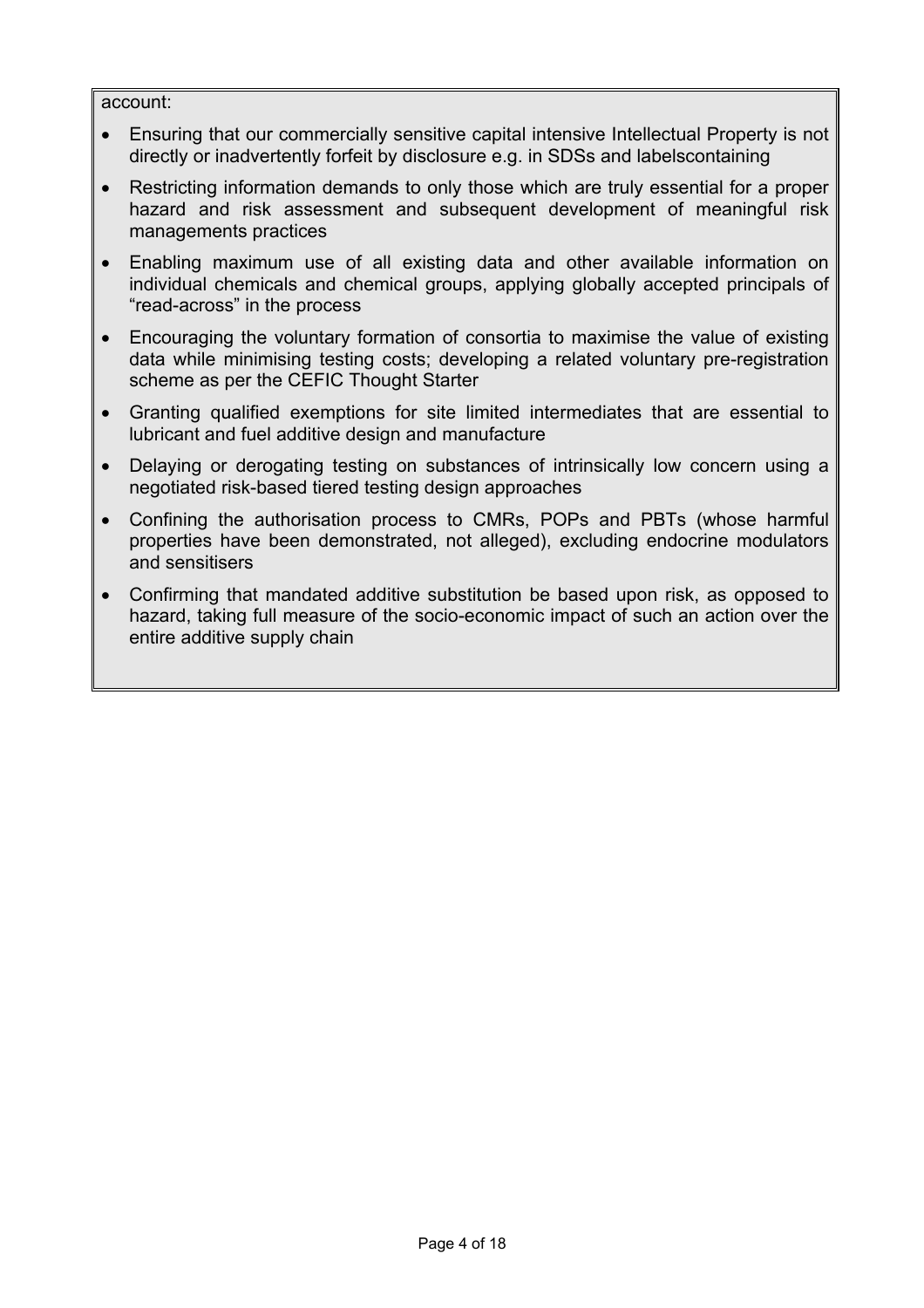## **Detailed ATC Position on REACH**

### **1. The Petroleum Additives Business**

The Petroleum Additives business is a fast-moving business supplying a wide range of both lubricant and fuel additive formulations meeting the full spectrum lubricating and power generating needs of our highly mechanised society. These complex preparations deliver both economic and performance benefits to users as well as more broad reaching benefits to man and the environment via documented improvements in fuel economy, lower fuel combustion emissions, and extended equipment life.

In Europe, the Petroleum Additives Producers are represented by the Additives Technical Committee, (ATC). The ATC was established in 1974 as a forum for member companies to discuss issues and trends of a technical and statutory nature that concerned the industry as a whole. In 1979, ATC became an affiliated Sector Group of CEFIC, the European Chemical Industry Council. Membership in ATC remains open to any EU additive company responsible for chemical processes for the supply, manufacture and/or distribution of lubricant and fuel additives and other chemicals stuffs in Europe, or manages regional performance testing facilities to support the businesses represented.

Several of our member companies in particular collectively represent lubricant additive manufacturers and suppliers that currently enjoy more than 99% of the European lubricant additives market. In that respect, we are fortunate to have been able to developed and share an industry specific and comprehensive assessment of the impact of new and emerging EU chemicals Directives and Regulations. Our industry sector in particular markets over 4000 unique formulations using approximately 1500 substances of which 10% are HPV designated chemicals (see Table 1). Of these formulating building blocks, roughly 500 substances are considered polymers by EU definition, and 225 are manufactured using substances currently considered site limited intermediates. In all, approximately 95% of all lubricant formulations on the EU Market today consist of "existing" chemical substances (the remainder being "notified" chemicals registered on ELINCS).

|                     | Total | <b>HPV</b> | Non-HPV   | Existing | <b>Notified</b> | <b>Polymers</b> |
|---------------------|-------|------------|-----------|----------|-----------------|-----------------|
| Intermediates       | 225   | 175, est   | 50, est   | Exempt   | Exempt          | 175, est        |
| Components          | 1500  | 150        | 1350      | 1425     | 75              | 500             |
| <b>Formulations</b> | 4000  | 3000, est  | 1000, est | Excluded | Excluded        | <b>NA</b>       |

| able |  |
|------|--|
|      |  |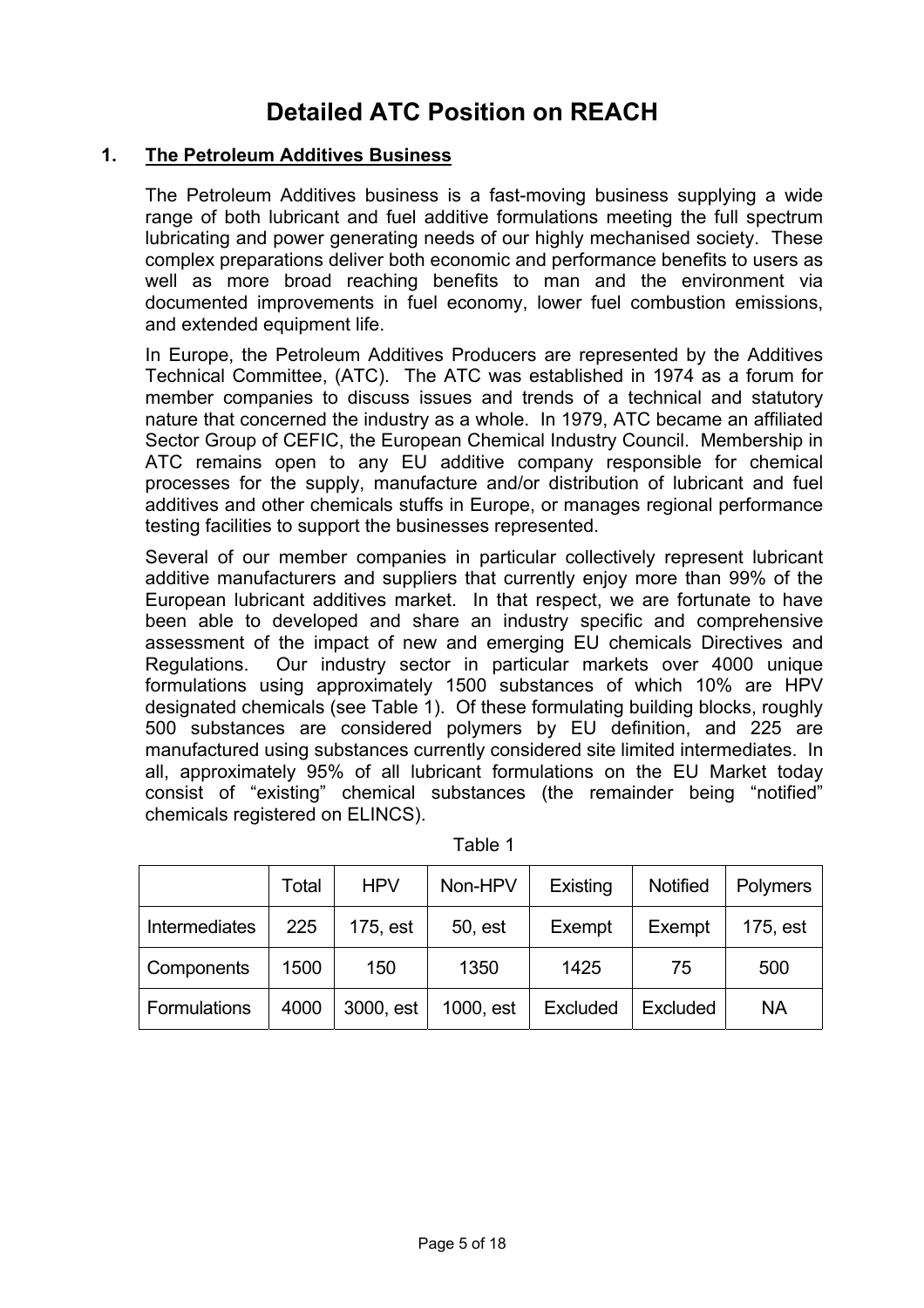## **2. Development of Chemical Regulations in the EU**

Since 1967, the legislative control of chemicals in the European Union has been defined by the Dangerous Substances Directive (Commission Directive 67/548, and its subsequent Amendments and  $ATPs<sup>1</sup>$ ). This collection of Directives has evolved, spawning a number of daughter Directives, including the Dangerous Preparations Directive (Commission Directive 88/379), the Safety Data Sheets Directive (Commission Directive 91/155) and their subsequent Amendments and ATPs. In 2001, the European Commission published White Paper COM(2001) 88 final - Strategy for a future Chemicals Policy - which was envisaged as the basis for chemicals control legislation into the new millennium, replacing all currently adopted Directives in this area. On 29 October 2003, after a short Internet consultation process, the Commission published its final, formalised proposals for the REACH programme.

The Commission has reiterated several reasons for the publication of this radical plan, some of which can be understood from the original White Paper.

- The "burden of history: "The lack of knowledge about the impact of many chemicals on human health and the environment is a cause for concern… legislative action takes too long before yielding a result<sup>2</sup>."
- Uneven playing field between notified and existing chemicals: One of the key principals of the new strategy was that the historical distinction between "notified" and "existing" chemicals would disappear, and that all chemicals would be regulated under one system only.
- A new system of registration and evaluation of chemicals, REACH (Registration, Evaluation and Authorisation of CHemicals) will be implemented. This would be a sequential process, based on risk evaluation at each stage, requiring that all marketed substances be subject to an initial registration. A tiered evaluation process would then follow, and, for substances of demonstrated high concern (e.g. PBTs), an authorisation scheme linked to risk management measures would result.

## **3. Environmental Benefits**

Petroleum additives, used in both lubricants and fuels, continue to offer a wide range of undisputed benefits to the users, as well as to man and the environment in more general terms. These include:

- Improved oil drain intervals which result in both reduced bulk oil consumption and waste oil volumes management
- Improved fuel economy and engine performance, resulting in
	- Lower fossil fuel consumption
	- Lower emissions (particulates, oxide of nitrogen and sulphur, and Green House gases)
	- Improved catalytic converter efficiencies and catalyst system longevity
- Improved durability of mechanical equipment (e.g. automotive engine parts) resulting in extended vehicle life

Figure 1 below illustrates how these benefits are delivered and the various agents and agencies that impact the life cycle of a typical lubricant technology.

 $\overline{a}$ 

<sup>1</sup> Adaptations to Technical Progress

<sup>&</sup>lt;sup>2</sup> Text extracted from the White Paper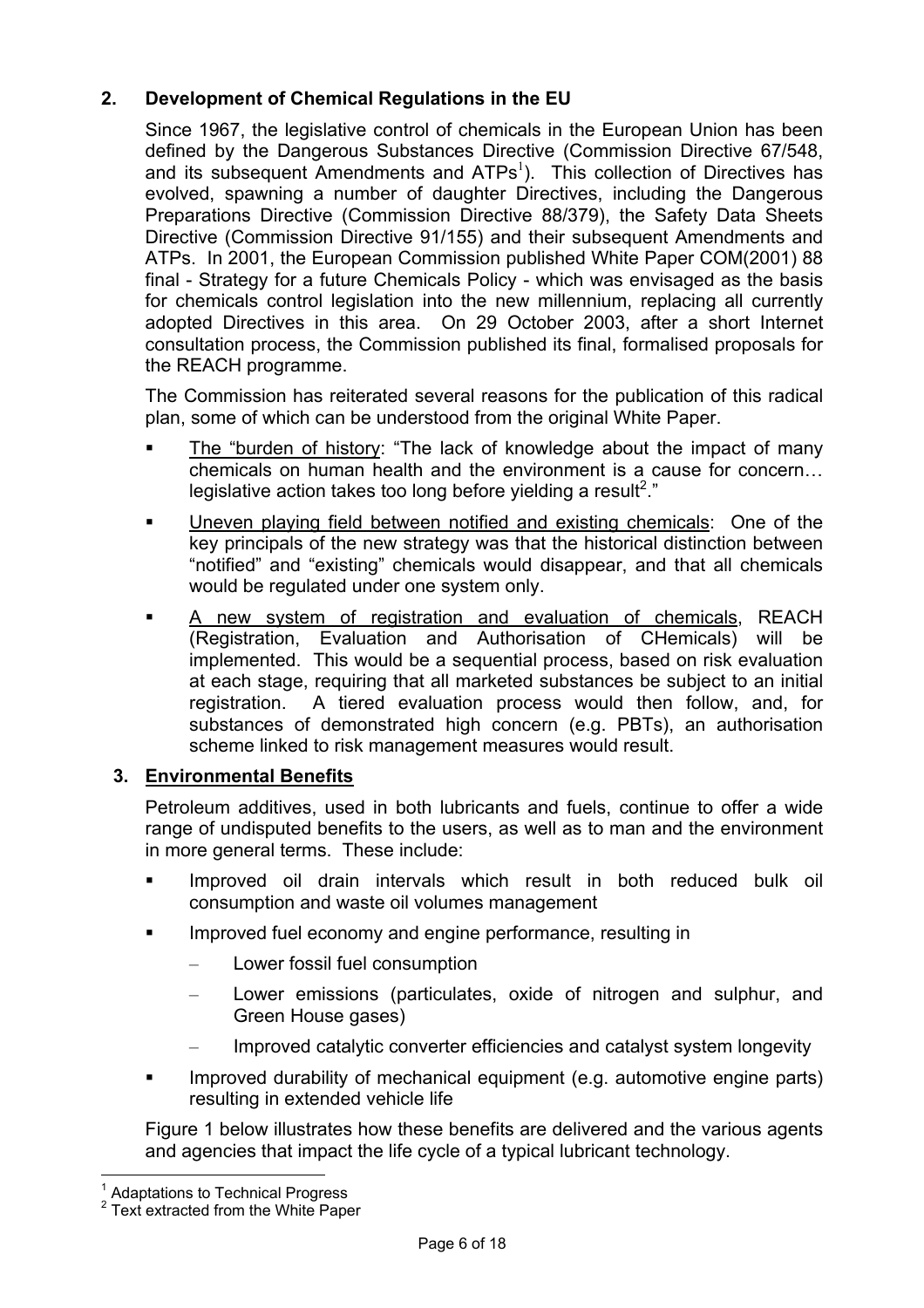**Figure 1 Benefits Delivery Scheme**



## **4. Petroleum Additives Issues**

### 4.1 General

While the ATC generally supports the wider principles of REACH, our anticipation of the impact of REACH remains dependent on the practicalities of the operation of the finalised legislation. Our view is that this Regulation(s) will bring forward serious adverse consequences affecting the overall Petroleum Additives business, as well as the chemical industry in general. We foresee significant cost burdens levied upon our formulations industry in particular that will result in the marginalisation of many existing lubricant products and their core substance building blocks. These economically motivated reassessments will stimulate a longer-term drift of existing beneficial lubricant technologies and leading edge research away from this region. In short, EU manufacturers will be unable to justify continuing financial support for many substances now on the market if they are rendered less cost effective under REACH.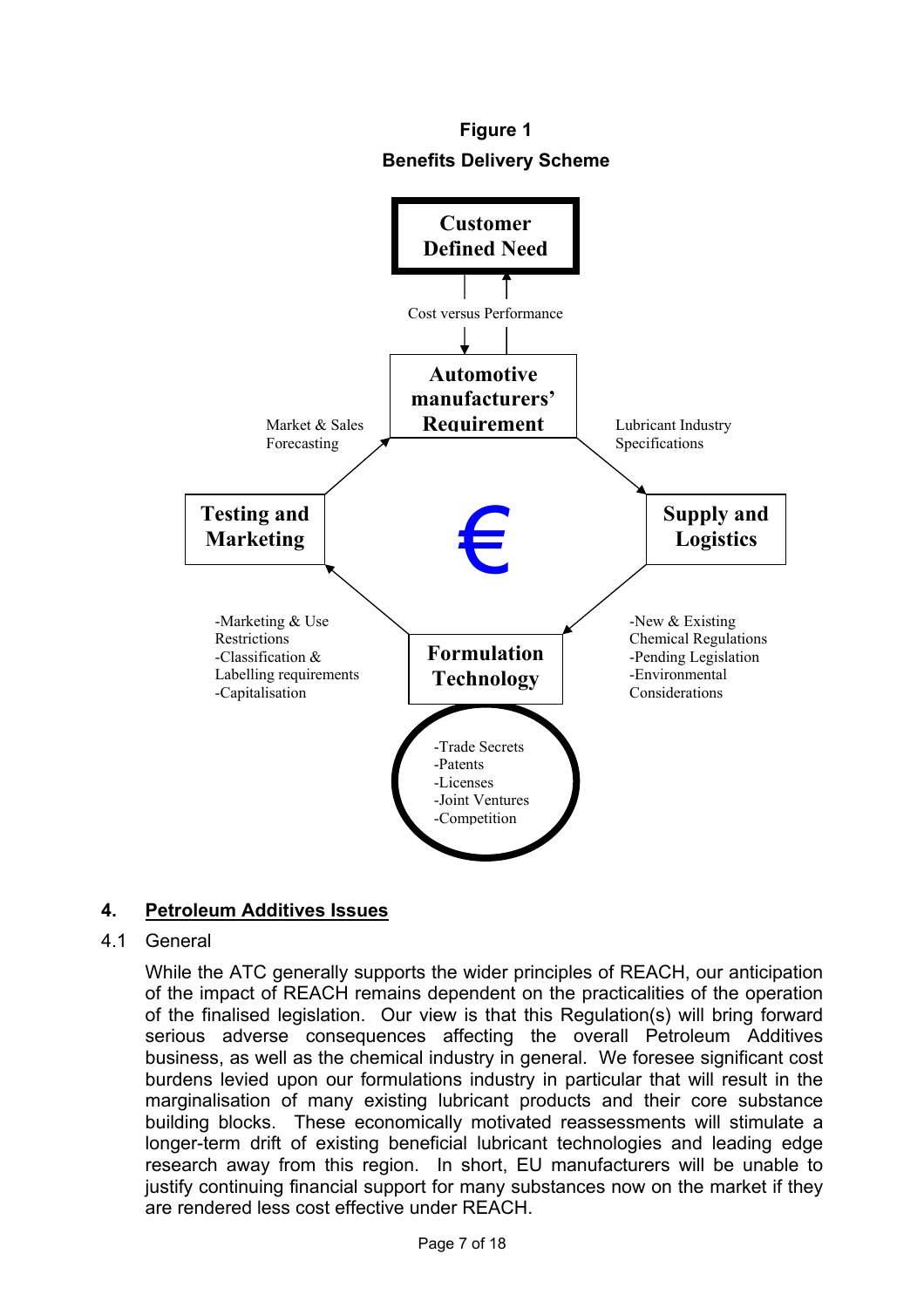ATC welcomes the changes made as a result of the Internet consultation, in particular:

- The decision to defer assessment of polymers, which are considered a lowrisk category of substances
- The reduction in demands of the chemical safety reports (CSRs)

However, these changes do not go anywhere near far enough to soften the blow to industry. We envisage that the direct and indirect costs will comprise additional unnecessary chemicals testing, significant reversals in existing marketing planning and development, and increasing Automotive manufacturers' resistance to changing formulations technologies which are not specifically linked to Automotive manufacturers' performance specifications and emerging lubricant applications. We also strongly suspect that there will be significant additional Member States' Competent Authority management costs – which will ultimately carry forward to industry – thus placing an additional burden upon SMEs<sup>3</sup>.

We appreciate that the administrative burden associated with managing the volumes of additional data generated at the national level is not our immediate responsibility or concern. Examples of the many activities that would add costs to industry include: REACH fees, testing, consortia participation, dossier/CSR preparation, SDS amendment, re-formulation (including performance testing) and obtaining info from suppliers and customers. However, we consider that this aspect resource alone could easily exceed even the most optimistic projections for developing such additional capacity within each Member State. The consequences of failure in this regard would be devastating to the overall success of REACH and the implementation of specific principals that we continue to support.

4.1.1 The Business of Formulating Lubricant Preparations

Our industry sector develops and markets lubricant preparations, which are incredibly complex collections of synthetic chemicals that are best defined individually by virtue of the raw materials employed and the chemical processing techniques brought to bear. These formulations most often contain highly refined lubricant base oils necessary to facilitate the blending of finished lubricants designed to deliver an agreed and consistent end use performance. The types of lubricant additives substances selected for formulation will vary widely depending upon the performance targets indicated by a finished lubricant application and those industry organisations that codify the standards and specifications necessary to assure industry wide consistency in performance.

Current automotive and industrial finished oils derive their performance attributes from the many lubricant additive concentrates or packages used to compound these products. The major lubricant blenders purchase these chemical concentrates from the lubricant additive manufacturers, thus formulating finished oils capable of providing all the performance characteristics desired to satisfy a particular lubrication application need.

The additive preparations (or concentrates) we market are sold to lubricant blenders and comprise a diverse mixture of chemical substance classes or types that we commonly refer to as components. When combined in the proper proportions, these individual components perform distinctive and quantifiable functions in bulk finished lubricants. Among these, we typically focus upon

 $\overline{a}$ <sup>3</sup> Small and Medium-sized Enterprises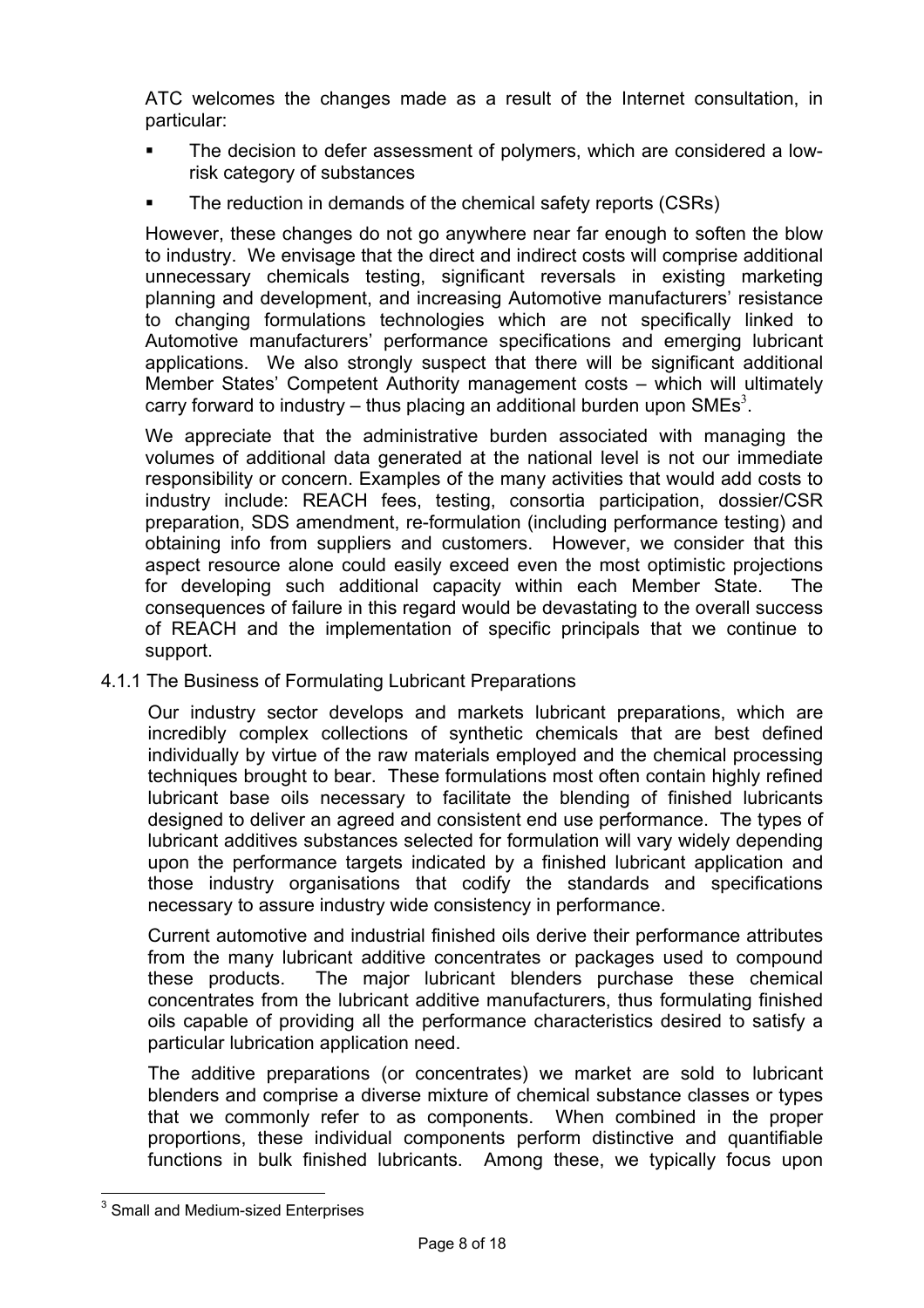detergency (deposit control), dispersancy (passive control of insolubles agglomeration of combustion residue such as soot, fragments of highly oxidised organic resins, etc.), oxidation inhibition, anti-wear, and rust and corrosion inhibition. Detergents also help to neutralise inorganic acids that form during the combustion of fuels that may contain sulphur-bearing contaminants (e.g. heavy diesel fuel). For each of these unique performance functions, there is a multitude of formulating approaches, each mandating a different slate of additive components or different intrinsic proportions of components designed to assure the necessary performance claims associated with the finished lubricant.

Specific issues affecting Petroleum Additives Formulators, which would be impacted by REACH, can be summarised as follows:

- Substances are selected by formulators primarily on the bases of demonstrated reliable performance, regulatory sanctions, ready availability, logistics, and overall cost, and future competitiveness in the industry.
- Newer (i.e. typically notified) chemicals are fewer in number, often more expensive to commercialise, and usually necessitate significantly extended market research and development cycles.
- Increases in the costs to "maintain" existing chemicals will severely reduce number of selectable substances and therefore the diversity of formulating options necessary to sustain a healthy business.
- The ratio of existing substances to new chemicals is uniformly high. Therefore, the economic impact of REACH upon existing chemicals will outweigh present environmental considerations in the product selection process.
- Testing costs for lower volume substances will be disproportionately high (see Table 2) relative to the respective business opportunities they may attract based on any projected performance merits.

| <b>Volumes sold/year</b> | Add-on Testing costs per one year's sales |
|--------------------------|-------------------------------------------|
| $1 - 10$ t/a             | $5 - 50 \in$ /kg                          |
| $10 - 100$ t/a           | $1.4 - 14 \text{ €/kg}$                   |
| $100 - 1000$ t/a         | $0.37 - 4.1 \text{€/kg}$                  |
| $>>=1000$ t/a            | $0.65 - 0.74 \text{ €/kg}$                |
| $>10,000$ t/a            | $0.065 - 0.074 \text{ €/kg}$              |

**Table 2** 

For the lubricant formulation Industry, evaluation of these several aspects of REACH may be summarised by the following relationship:

Environmental benefit  $\propto$  Number of chemicals available

Regulatory burden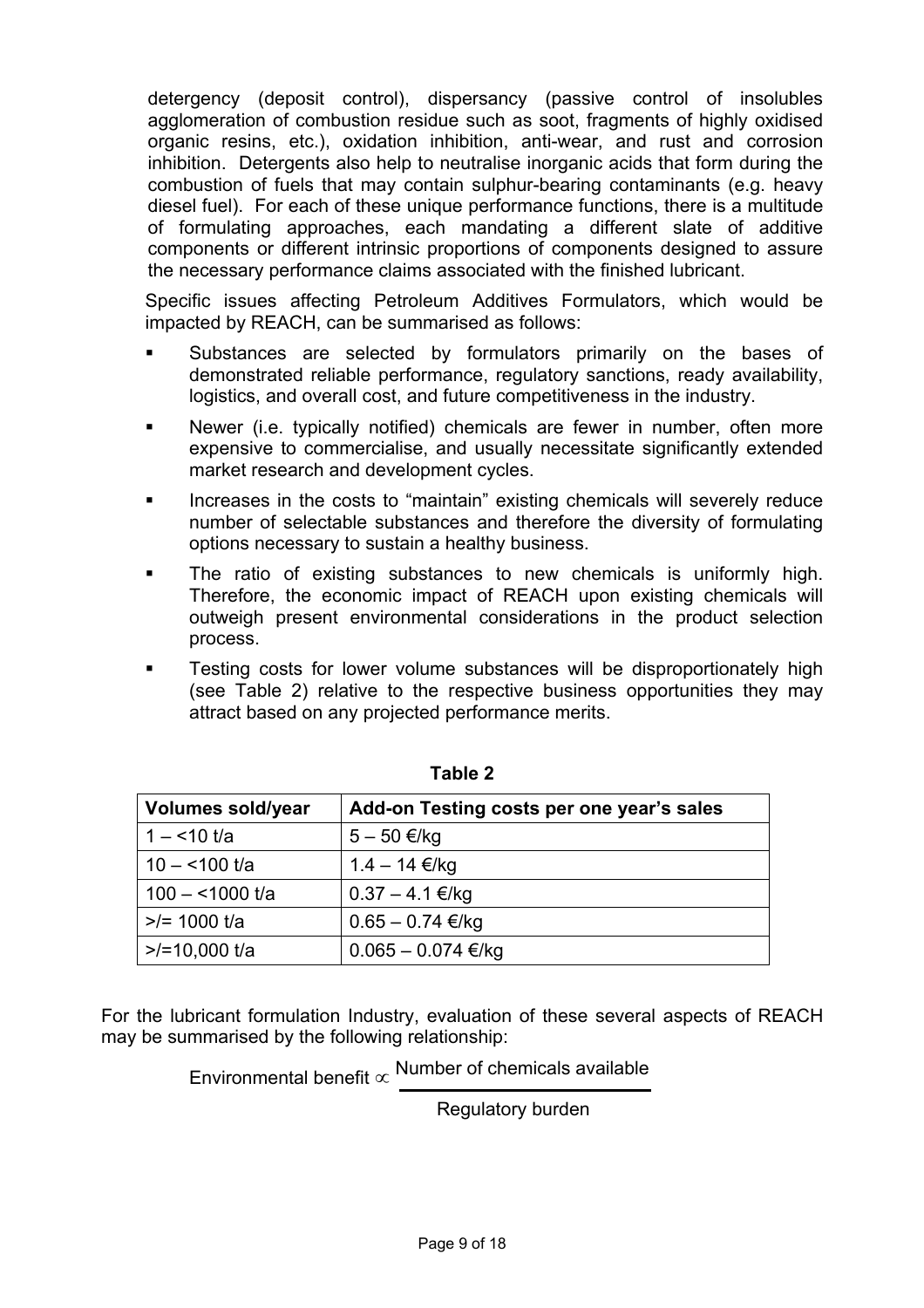- 4.2 The Considered ATC Position on REACH
- 4.2.1 Key Issues for ATC

ATC supports the following attributes of the new programme.

- i. Implementation of REACH must be achieved in a measured and balanced way taking into account the continuing need to:
	- Protect man and the environment;
	- Maintain or enhance the competitiveness of EU business while preserving Intellectual Property Rights as granted by the Treaty;
	- Avoid unnecessary testing of chemicals on vertebrate animals.

These aims are implicitly or explicitly highlighted within the White Paper. However, the REACH legislation published in October 2003 appears to conflict with some or all of these stated objectives in many ways. Avoiding these discrepancies in practice will bear heavily upon the longer-term success (or failure) of the new programme.

- ii. Consistent with the stated aims of (i) above, it is critical that unnecessary animal testing scenarios be avoided. This can be achieved by:
	- Making maximum use of historical toxicological data, including pre- and non-GLP studies conducted using the best accepted scientific practices of the day;
	- Making maximum use of  $QSAR<sup>4</sup>$  data, "read across" analogies, and prior evaluations of hazard and exposure for rational chemical groups;
	- Delaying or derogating testing on *all* substances of low concern (not just polymers) and prioritising evaluations based upon risk criteria rather than tonnage bands;
	- Proportionate testing at lower volumes. This is particularly important as studies have shown that the speciality/fine chemical business (representing about 20% of the EU chemicals market by value) would carry about 80% of the testing burden. This is because, although REACH test requirements are volume-driven, the higher volume substances are already more extensively tested under a number of both voluntary and mandatory schemes (US HPV, EU Existing Substances Regulation etc. Additionally, many of the higher volume substances are, in reality very high volume, and would therefore carry the costs of REACH compliance more easily, as a proportion of unit cost.
	- Derogating of tests for substances for which the additional test data required would not change the risk management practices for the substance (e.g. missing sensitisation testing of a substance already known to be CMRs);
	- Derogating of tests which are technically impossible or very difficult, or where meaningless test data would be generated (e.g. determining log  $P<sub>OW</sub>$  on an ambiphilic polymer).

 $\overline{a}$ <sup>4</sup> **Q**uantitative **S**tructural **A**ctivity **R**elationship(s)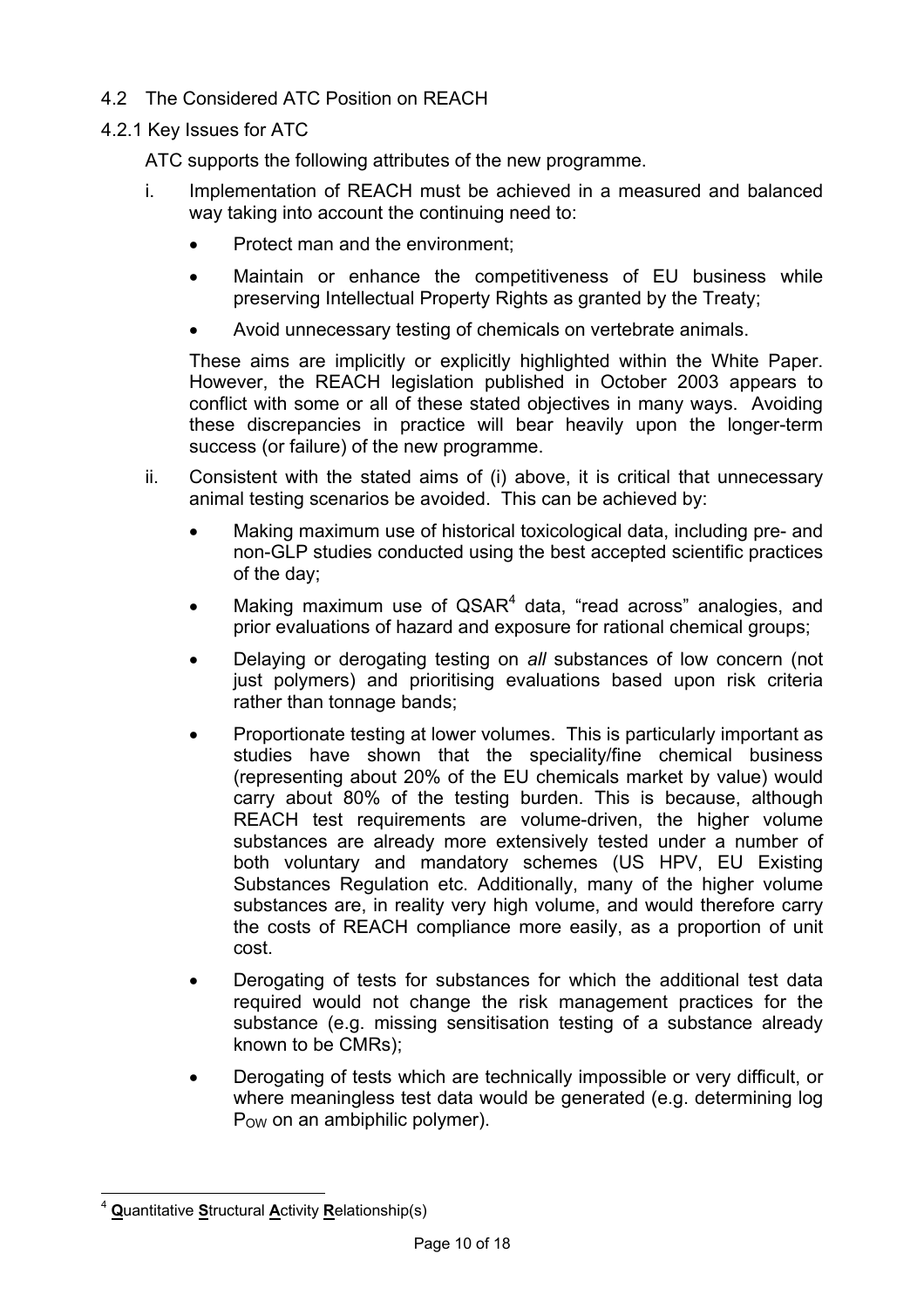- Acceptance of data obtained on preparations that could be used for hazard assessment of component substances, where there are data gaps for the substance. This is particularly important where substances are marketed only in preparations, and where data have been developed consistent with the requirements of the Dangerous Preparations Directive (88/379/EC), and where development of addition data for component substances would add nothing to hazard management of the products actually sold.
- 4.2.2 Test Data

## 4.2.2.1 Data Sharing

ATC supports the concept of data sharing to reduce the overall number of animals used for chemical testing. However, ATC is opposed to mandatory formation of consortia and compulsory pre-registration for this purpose. We prefer a voluntary programme approach for the following reasons:

- Encouraging the voluntary formation of consortia (SIEFs<sup>5</sup>, etc.) will minimise replicate testing on the same (or similar) chemicals if promoted in conjunction with a voluntary pre-registration scheme for substances. This natural synergy would quickly highlight substances of common interest to more than one manufacturer/importer, allowing sufficient time for coordinated development and execution of robust peer reviewed data summaries and test plans.
- A study by the German Chemical Manufacturers' Trade Association (VCI $^6$ ) showed that mandatory pre-registration as per the "building blocks" could add €20 million to the costs of chemical manufacturers in Germany alone.
- However, formation of consortia is not appropriate in all situations. For example, potential legal conflicts may very well spawn anti-trust law violations both within and outside of the EU. There are market situations in which a manufacturer/importer would prefer to carry all of the required test costs to avoid such a potential outcome. There is also the matter of "freeriders" gaining additional market advantage because of forced consortia building activities. In simple terms, long-range business disadvantages could significantly outweigh any anticipated short-term benefits associated with attempts to form consortia by regulation.
- The incremental costs associated with running consortia for low volume substances is especially likely to exceed any anticipated test cost savings.

ATC supports the creation of *positive incentives* to encourage formation of consortia (e.g. discounted registration fees), while at the same time discouraging unnecessary replication of *in vivo* vertebrate animal testing. We could further envisage specific options such as:

- A bona fide duty on manufacturers/importers to enquire about the existence of animal test data before commissioning tests;
- Development of a mandatory register of available animal test data for substances that does not publicly expose the identity of the registrants for those substances.

 $\overline{a}$ 

<sup>5</sup> SIEF: Substance Information Exchange Forum

<sup>&</sup>lt;sup>6</sup> Verband der Chemischen Industrie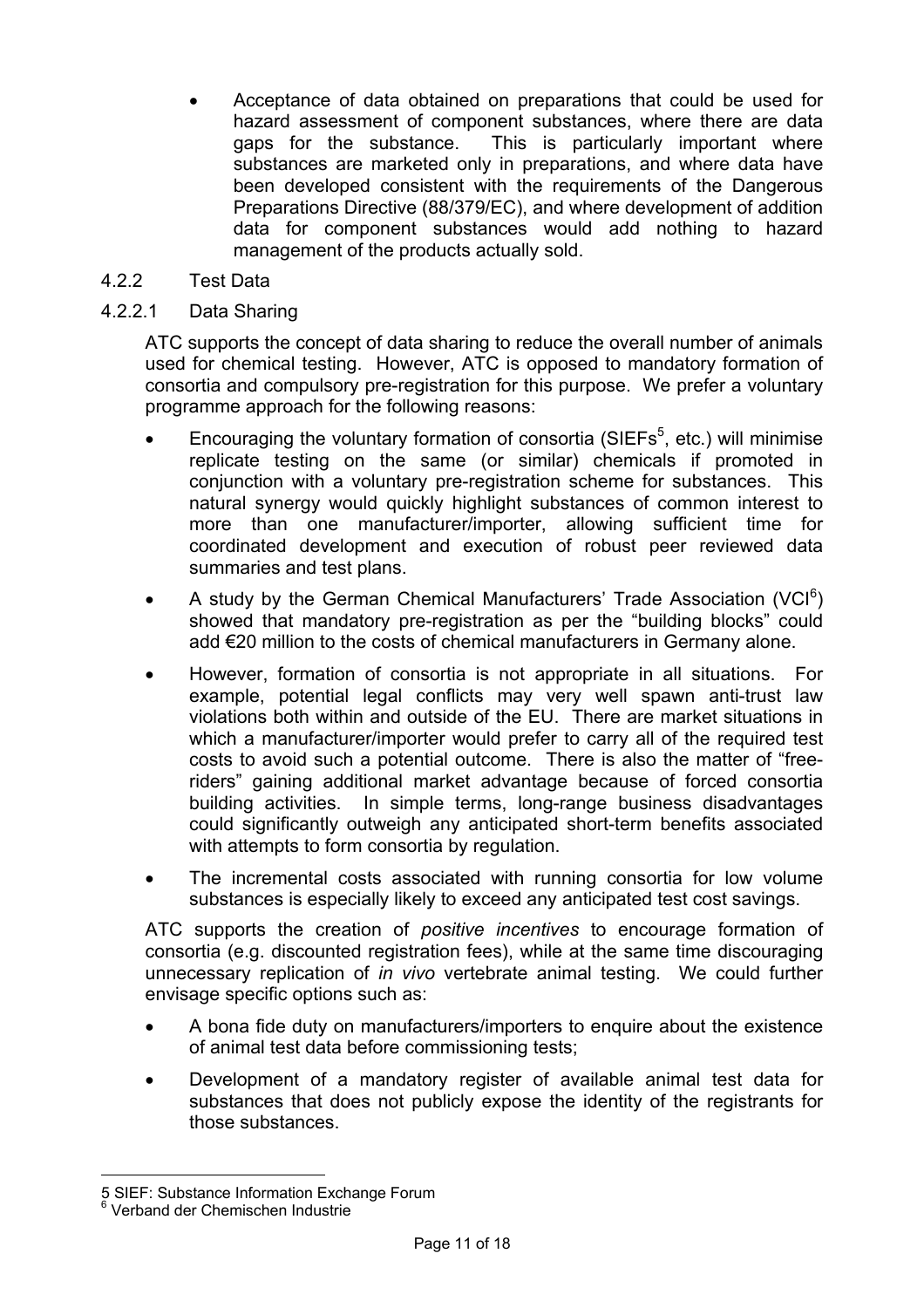• "Post-registration" of animal testing (e.g. at the time of registration of a substance, the manufacturer/importer advises the Competent Authority that an animal test is planned. The Competent Authority would then research whether such data exist, or whether tests are planned by another company to obtain the same data. Where appropriate, the Competent Authority would put the two companies in touch with one another only after independent consultation on a "no-names" basis followed by agreement between the parties involved to formally engage). To summarise, the avoidance of unnecessary duplicate animal testing would, in the absence of a consortium, be controlled by the central agency.

### 4.2.2.2 Data Waiving

The issue of data waiving has been extensively discussed, and the European Commission has indicated that it will look at all possibilities in framing the legislation where data requested is unnecessary, impractical, or impossible to obtain. ATC wishes to see risk based, as opposed to hazard based, criteria for making all decisions about data waiving.

4.2.2.3 Burden of Cost

It is important to always bear in mind the resource burdens to industry in conjunction with setting realistic goals for registration and evaluation, allowing costs and other limitations to be apportioned over a reasonable period. The timetable envisaged in the legislation is unrealistic and unachievable by any rational predictive metric and should be extended upon reasonable justification. If implemented as currently anticipated, REACH will fail owing to these principal factors:

- a. Costs to industry, particularly SMEs
- b. Lack of laboratory capacity
- c. Inadequate Member States' infrastructure and/or capacity of the new Central Agency to manage the massive data gathering, the evaluations required, and the consistency in outcome expected by all stakeholders.

These factors present a serious risk for non-compliance by many SMEs. To encourage greater future compliance, ATC maintains that registration and testing should be completed according to a timetable that allows:

- Spreading test programmes for all substances over a period of up to 20 years (one generation);
- Prioritising evaluations based on risk, logically expanding beyond the simpler scope of volumes manufactured or imported on an annual basis.
- Making test concessions to low volume suppliers of high volume substances. This would help avoid the circumstance wherein SMEs are forced to disproportionately participate in specific substance test SIEF programmes that their business turnovers cannot possibly justify.
- A requirement to have data *on* rather than *before* reaching a tonnage threshold, as in the draft legislation.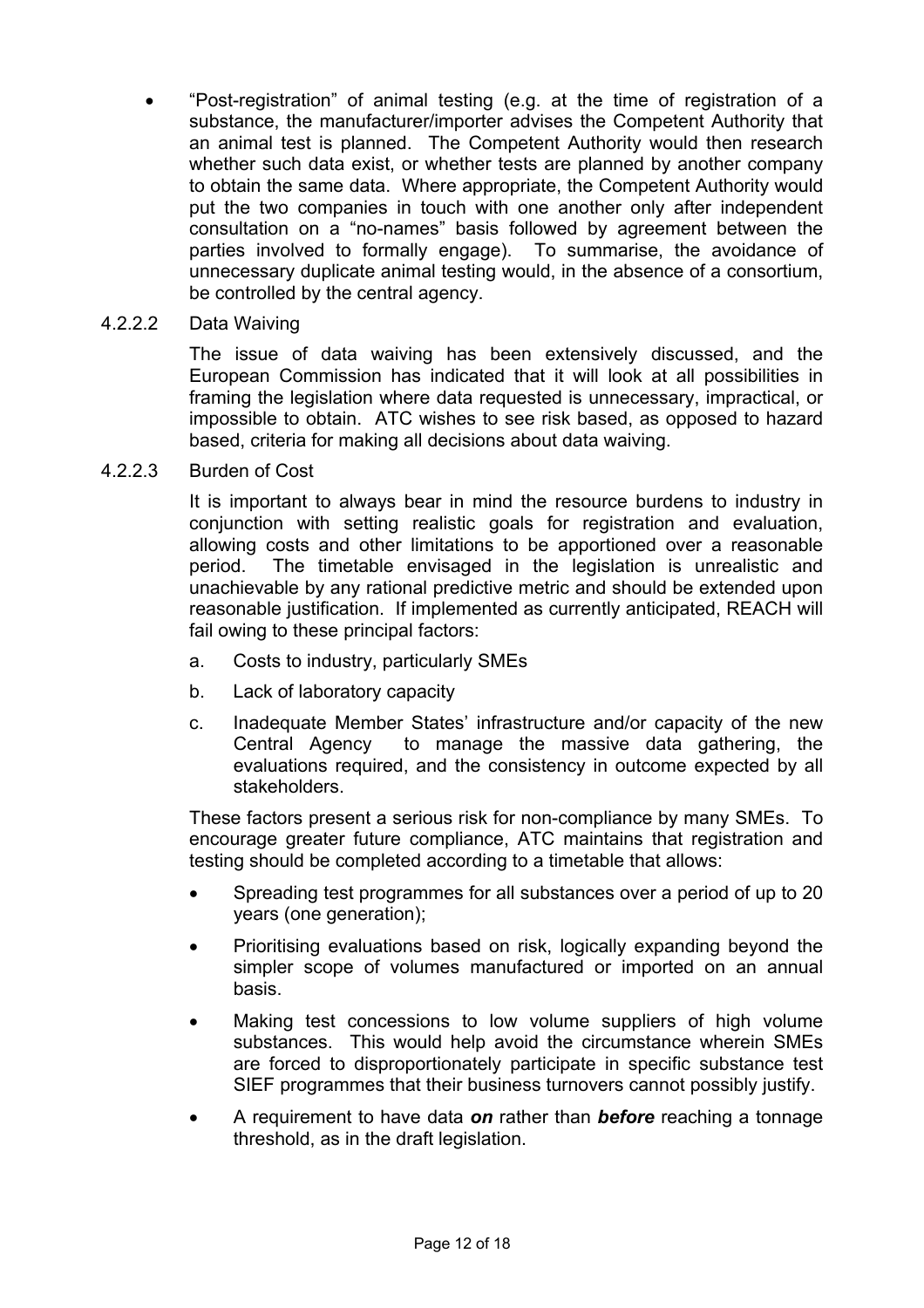## 4.2.2.4 Risk Based Testing

The development and conformation of **risk-based**, tiered testing protocol in REACH is critical. This will have a positive and reasonable impact on the issue of data waiving (q.v.). It is essential that data be generated for substances that clearly relate to exposure scenarios that could, in practice, occur. Examples include missing inhalation tests for non-volatile substances, or passing over chronic environmental testing of substances having a short environmental half-life, exceptionally poor water solubility, etc. While data sets could have to be framed initially on volumes manufactured or imported, agreed final test plans should not be required which reflect the mere "box-ticking" of hazardous concerns. Rather, necessary and appropriate tests based on **risk**, which consider foreseeable exposures, should be conducted. Risk-based testing programmes must be carefully designed and assessed, but they provide the only economically sensible means for ensuring the short and longer-term health of man and the environment.

ATC envisions some difficulty in gathering sufficient information from downstream users to enable adequate exposure scenarios to be developed,, especially where low-tech industries are involved which may not themselves manufacture chemical. Some of these manufacturers will produce articles that contain hazardous chemical substances and preparations presenting no risk when used as intended. This process will be further complicated as and when the final user of the substance is not the immediate customer of the original supplier, but a "customer of a customer…". In very real terms, a downstream customer is unlikely to reveal the identity of his customers further downstream. Also, there needs to be adequate time to conduct *targeted* risk assessments taking into account the identification and use of *product groups* for this purpose*.* Some guidelines must be provided as to how to involve downstream users who may be unwilling to provide the necessary data.

### 4.2.3 Intellectual Property Rights (IPR)

The amended Safety Data Sheets and Dangerous Preparations Directives have already resulted in a substantial additional erosion of these rights by seriously curtailing the means by which marketers can continue to protect their formulating technologies from competitive eyes. It is vital to our industry that these rights are not further suppressed by REACH. Our companies have invested significant capital in developing formulation expertise and EU formulators will by severely disadvantaged if their Intellectual Property is further devalued by additional public and thereby inappropriate business information disclosures. The classification and labelling database proposed as part of REACH will lead to significant erosion of the ability of Petroleum Additives manufacturing companies to protect legitimate intellectual property rights. Specifically, the following regulatory considerations with respect to IPR are paramount to the Petroleum Additives Formulation business:

• No disclosure of CAS or EINECS numbers on Safety Data Sheets or labels should be required, except where this information is fundamental to hazard assessment (e.g. with sensitisers). Generally, these have no intrinsic value for hazard assessment or risk management planning,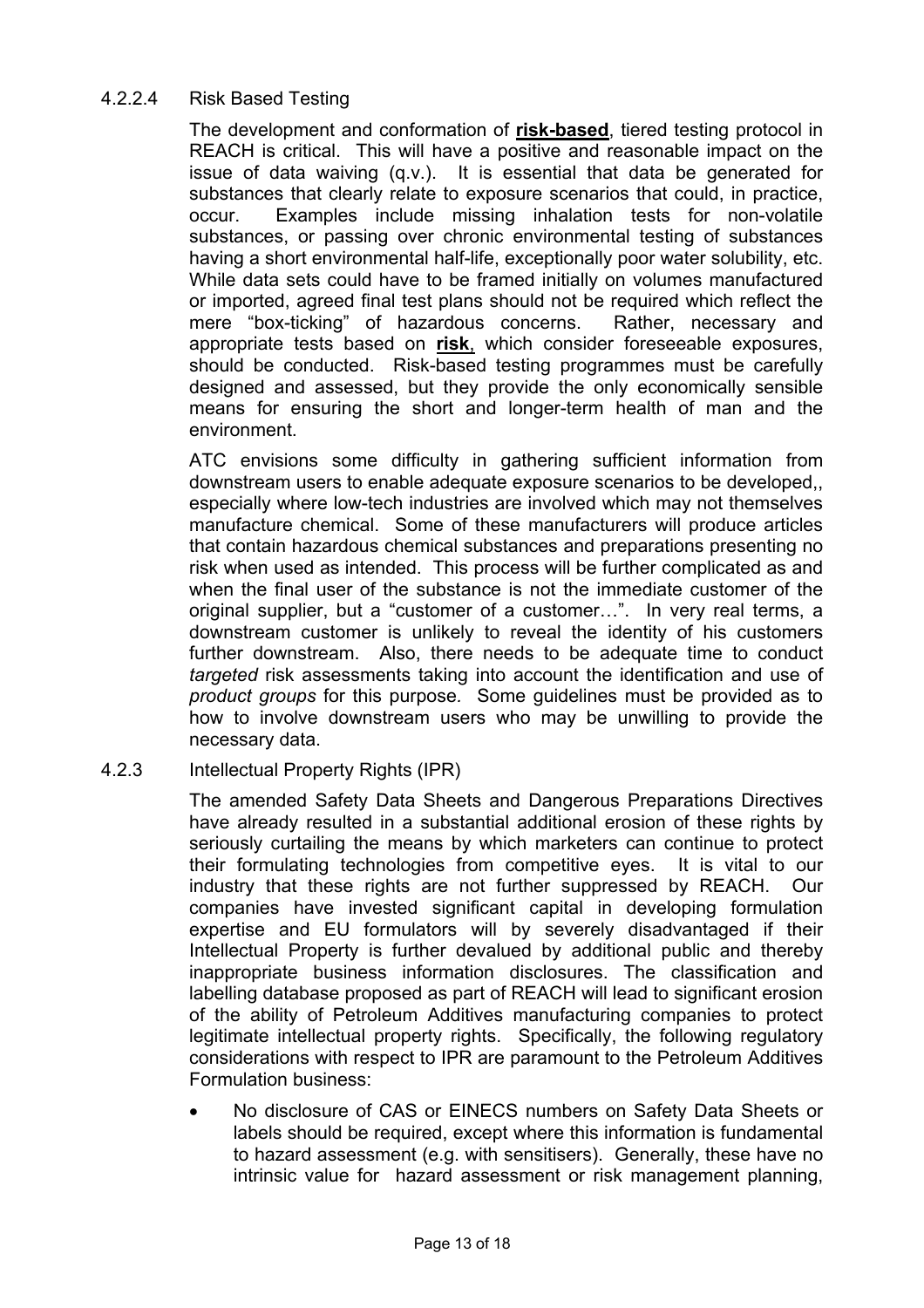and are simply revealing proprietary business information related to our current formulating technologies and potential future approaches.

- Any disclosure of compositional information for preparations should be restricted to that which is required by the current Dangerous Preparations Directive, except where this is instrumental to the development of an improved hazard assessment. The information on the Safety Data Sheets and labels in particular should be limited to that which is necessary for downstream hazard assessments and risk management planning for the product at issue.
- Structural details of substances, not germane to their hazard assessment, should not be required. Such disclosures could severely reduce and possibly eliminate the longer-term commercial viability of the products in question.
- The REACH legislation needs to guard against "free riders" that are only motivated to bring a competing like-product into the market after another company has borne all the costs of registration, evaluation etc., and has been forced to reveal their technology in the mean time.

Failure to adequately protect the legitimate Intellectual Property Rights of formulators will result in:

- Erosion of the competitiveness due to competitors being able to reverse engineer products without the associated risks and costs of R&D;
- Increasing recurring costs for businesses that must reformulate products whose technologies were inappropriately "surrendered" to the public. This is a necessary defensive response for any business wishing to maintain a unique market claim and long term competitive advantage;
- Diminishing incentive to innovate due to inability to adequately protect investments in new formulation technology and future product revenues.
- Increasing reluctance of global market suppliers to deploy their latest and most advanced formulation technologies in the EU.

Thus it is clear that the Intellectual Property Rights of "first notifiers" are in jeopardy. Patent protection alone is inadequate in this regard since it is well understood that patents do not intrinsically allow their holders to practice the arts. They rather restrict others from doing so. If subsequent notifiers under the old scheme become openly aware of the marketing activity of the first party, they may chose to enter market sectors previously unexplored with little or no investment exposure and risk.

### 4.2.4 GHS (Globally Harmonised System)

The White Paper stated that: "The current negotiations on the elaboration of a Globally Harmonised System (GHS) provides an opportunity to fundamentally review existing labelling provisions, to consider simplification and to improve comprehensibility of the labels." Moving towards a global hazard communication system is paramount, and the GHS, now adopted by the UN, provides an excellent opportunity to discard outdated systems that have acted as non-tariff trade barriers for many years. ATC supports the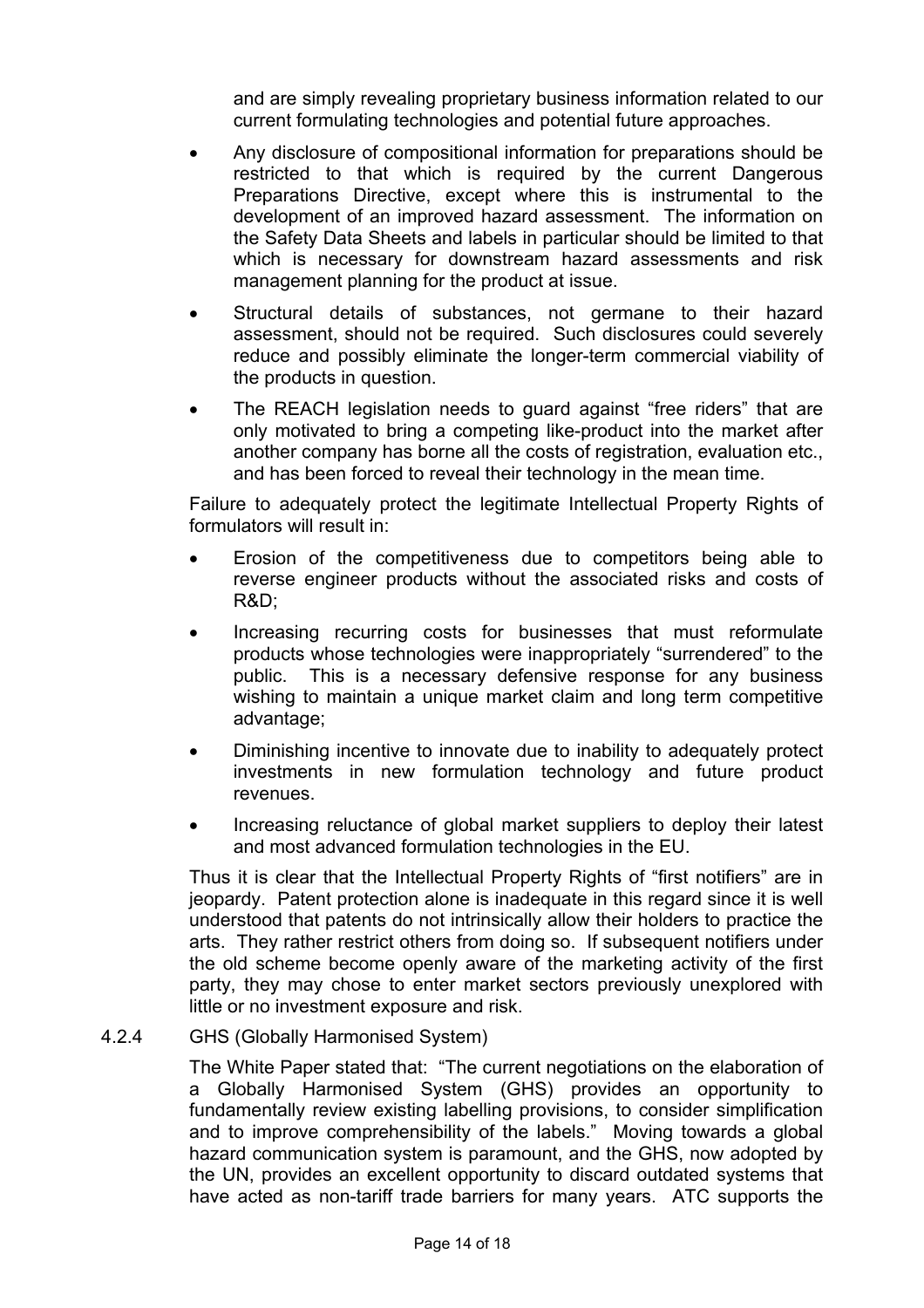implementation of GHS , but recognises that the timing of this has to be coordinated with other groups implementing GHS. ATC also requires that any downstream legislation impacted by classification and labelling is decoupled or amended to reflect the new hazard criteria introduced by GHS.

4.2.5 Registration/pre-registration

ATC supports the idea of pre-registration and see considerable merit in a phased pre-registration program at this time to further facilitate the (later) registration) process. However, there is inadequate protection from disclosure for the first registrant over subsequent registrants.

### 4.2.6 Information supplied to users

The need to register for all 'identified' uses is unrealistic and burdensome. ATC would like to see the regulation require registration of major uses, and/or uses potentially resulting in significant exposure to man and/or the environment.

4.2.7 Authorisation

It is ATC's view that the authorisation process should be confined to CMRs<sup>7</sup>, POPs, and proven (not assumed) PBTs leaving open for now the question of inclusion of endocrine modulators and sensitisers. ATC is generally opposed to their inclusion for the following reasons:

- a. There are too many sensitisers on the market to immediately and automatically include all of them in the authorisation process. To do so would simply clog up the administration, further diluting the support necessary for their proper risk management at the customer/supplier interface. These substances are unique, critical to the performance of many lubricant preparations, typically well studied because of existing risk assessment policy, and clearly indicated and labelled according to the criteria established by the DPD (1999/45/EEC). Subjecting these chemicals to authorisation is highly unlikely to remove them from the market place as originally anticipated by some legislators.
- b. The subject of endocrine modulation is, at present, poorly understood. ATC would support inclusion of these in the authorisation process, as and when validated testing and categorisation criteria are in place. Until such time, it is our view that they are best left outside of the process.

ATC also believes that authorisations should not be time limited. To limit the longevity of an authorisation would be harmful to the processes for innovation. It would be nearly impossible for manufacturers to gauge, with any reasonable assurance, the rate of return on investment in new substances that may be prematurely or arbitrarily captured within the authority of this scheme.

4.2.8 Polymers

 $\overline{a}$ 

ATC welcomes the decision to defer the evaluation of substances of lower concern (e.g. polymers).

4.2.9 Intermediates

 $7$  CMRs – Carcinogens, Mutagens and Reproductive Toxins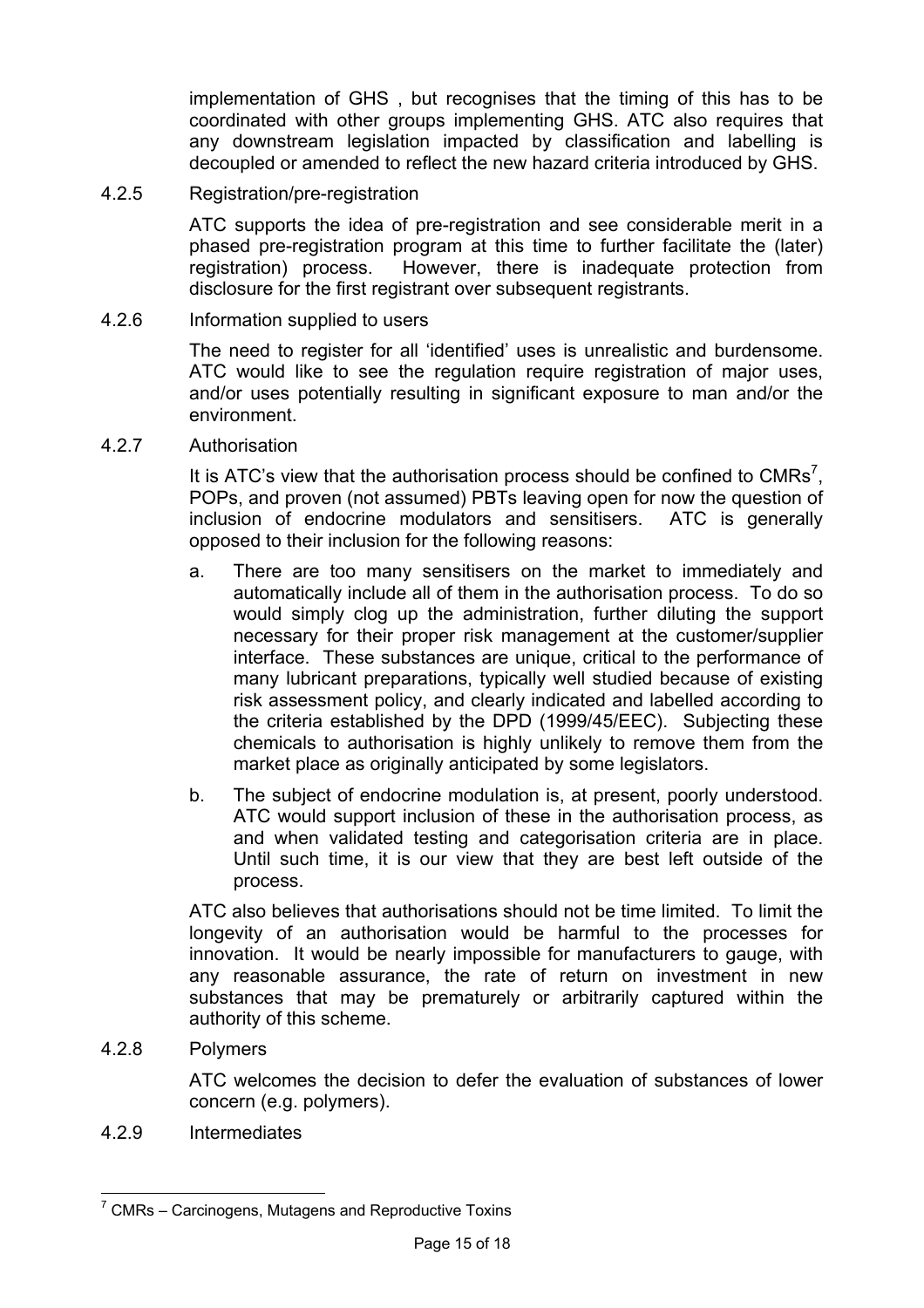The status of intermediates was the subject of debate following the publication of the original White Paper. Such chemicals are often not listed on EINECS, wherein the requirement was originally based on **marketing activities** rather than **manufacture,** as is now required under REACH. ATC advocates that intermediates be considered in the context of the 4 types (a. – d.) defined in Table 3, and that controls be applied according to the following regulatory remarks.

| able |  |
|------|--|
|------|--|

|    | Type                                                                                                                                                                                 | <b>Regulatory controls</b>                                                      |
|----|--------------------------------------------------------------------------------------------------------------------------------------------------------------------------------------|---------------------------------------------------------------------------------|
| а. | Non-isolated                                                                                                                                                                         | <b>Excluded from REACH</b>                                                      |
| b. | Isolated - stored and used on site                                                                                                                                                   | <b>Exempted from REACH</b>                                                      |
| C. | Isolated - transported between sites of one legal<br>entity or supplied to a limited number of sites under<br>strict contractual control (including toll or contract<br>manufacture) | Included in REACH, but<br>with a reduced data set<br>requirements based on risk |
| d. | Isolated - supplied other than within strict<br>contractual controls between the original supplier<br>and a third party recipient.                                                   | Included in REACH                                                               |

#### 4.2.10 Substitution

There are a number of inherent risks in the implementation of REACH, which could work *against* its stated objectives. One of particular importance is the principle of product substitution. The desire of the European Commission is that products of high environmental concern (i.e. those that impact the environment adversely, particularly long-term) would be phased out in favour of those with lower environmental impact. The problem is that REACH is very likely to force industry to remove products from the market based upon *economic* rationalisation rather than environmental concerns. This could result in products, and the chemicals they contain, being substituted with those that manifest a relatively higher overall hazard potential.

#### 4.2.11 Central Agency

The planned Central Agency is envisaged with a very limited and, in ATC's opinion confused role under REACH. This role should be expanded and clarified. There is a serious danger, if this is not done, that the Central Agency will simply be a mailbox, adding to the administrative costs of implementing REACH, but bringing no added value to the process. This is viewed as particularly important given the new EU accession states, which will have no history of EU membership, and there may be a risk of an uneven playing field, where new Member States interpret REACH more conservatively than other states. Any MS involved in the detailed Evaluation of substances must act transparently and in a manner that clearly affirms our expectations for a balanced and consistent Agency oversight in these matters.

Another concern exists regarding the role of the Central Agency; there is a provision for a board of appeal, which will address registrants concerns, but the board of appeal is to be appointed by the Central Agency! There is a danger that the Central Agency would become judge, jury, police, executioner, and the villain in this process. ATC would prefer to see an independent appeal board, appointed jointly by all stakeholders.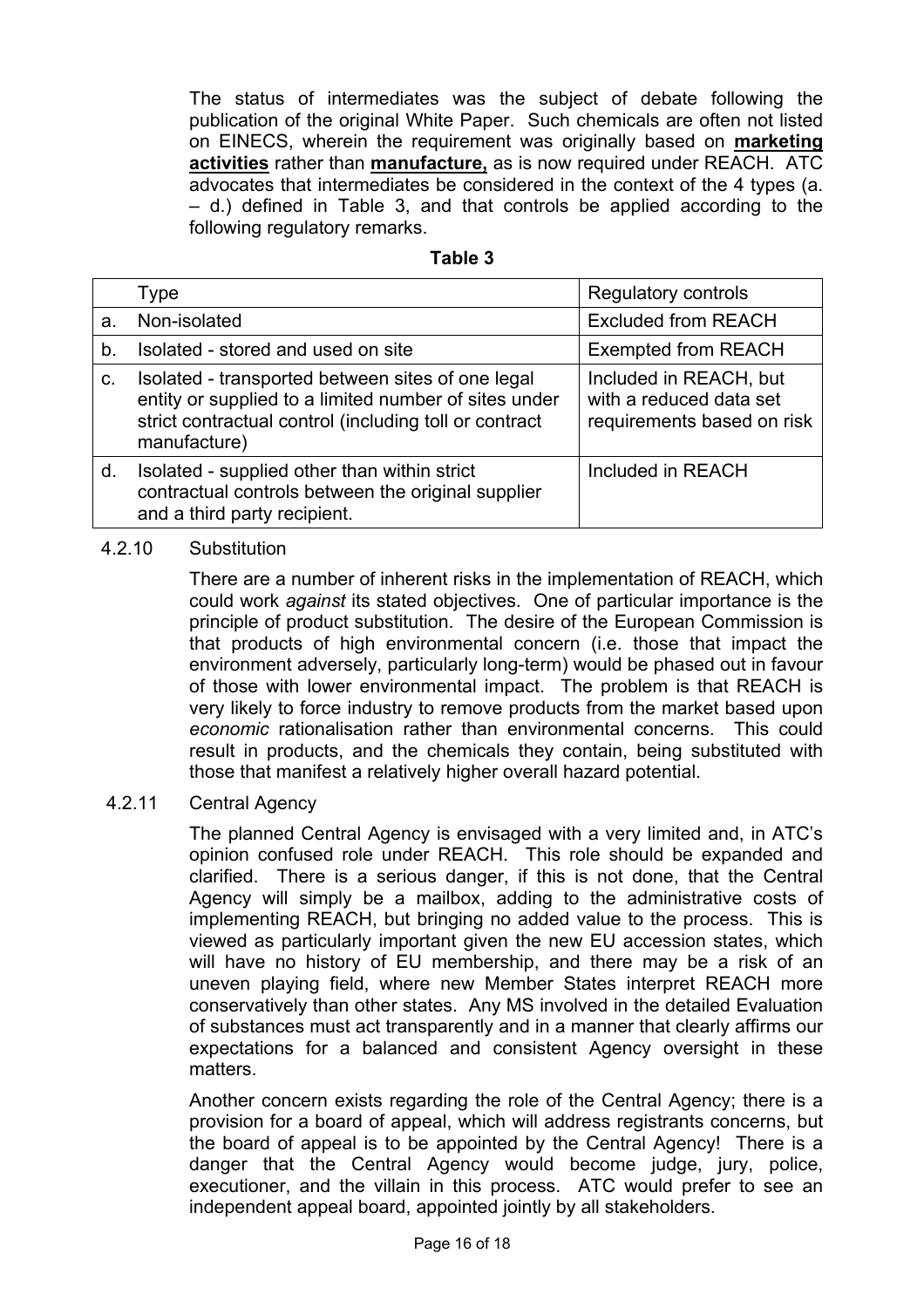Also, there appears to be no mechanism for seeking clarifications/rulings ahead of REACH implementation.

### 4.2.12 Other issues

4.2.12.1 Phase in substances

REACH envisages a 10-year rule for phase-in substances; we can see no logic in this, and believe it should be either dropped or provide for the option of justifiable extension on a case by case basis.

4.2.12.2 Dangerous Preparations Directive anomaly

ATC notes that he anomaly in the Dangerous Preparations Directive (1999/45/EEC), in that substances classified as dangerous for the environment but not otherwise hazardous are ineligible for confidentiality submissions, whereas substances classified as dangerous for the environment with either irritant or harmful *are* eligible. The publication of REACH gave an opportunity to correct this anomaly, which has unfortunately been missed. ATC appreciates the intended repeal of the new SDS Directive (2001/58/ECC), however, the root cause of our concerns lay in Article 15 of the DPD. ATC would like to see this anomaly corrected by either amendment, the issuance of rectifying technical guidance, or by direct repeal (as already proposed vis-à-vis Article 14 of the same Directive).

## 4.2.12.3 Articles

ATC is concerned about the requirements in REACH relating to substances in articles. Whilst recognising that this is a particularly problematical area, ACT considers the current proposals in REACh to be poorly thought out and unworkable, and would like to see the Commission give further consideration to this issue.

## **5. Conclusions**

ATC recognises the need to overhaul chemicals control legislation for substances on the European Union Market. However, many elements of the current proposal, conceived albeit with good intent, are poorly fitted to the needs of the European Petroleum Additives Industry in particular. Our historical business strength and long term financial health derives from the development and downstream deployment of complex chemical preparations. We market lubricant performance technologies whose life cycles depend fully upon the range and diversity of chemical tools we can chose from to guarantee that performance. There are several issues that are of major concern to the Petroleum Additives industry, summarised below:

- The continued erosion of Intellectual Property Rights;
- The added short-term management burden and timetable of the tiered testing proposed;
- The overall deleterious economic effect on several of our SME members including a multitude of our downstream customers;
- The "rationalisation" of existing and emerging high performance products that will be re-cast as economically unattractive opportunities should REACH be implemented in a manner according to the plan now before us;